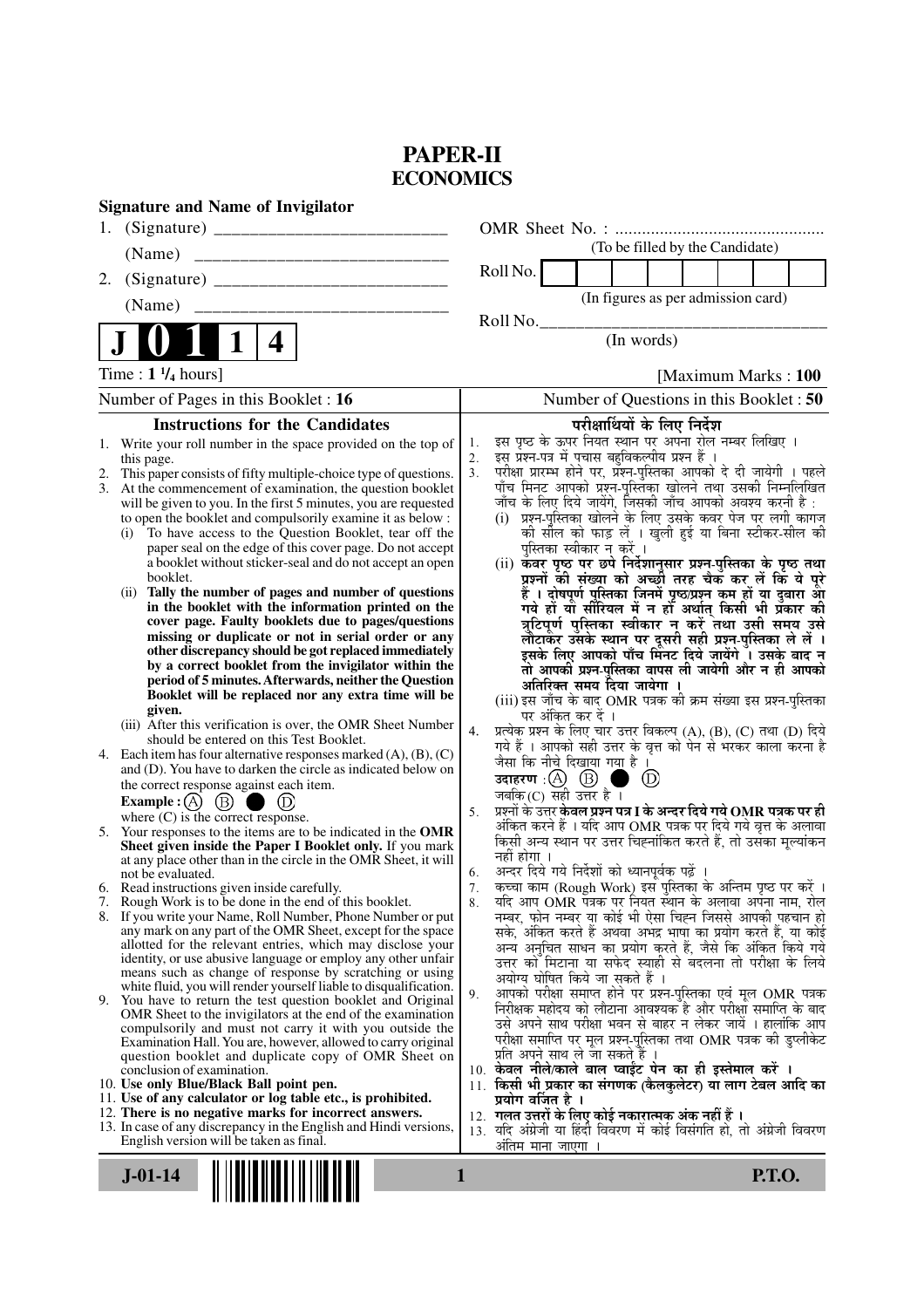#### **ECONOMICS Paper – II**

- **Note :** This paper contains **fifty (50)** objective type questions of **two (2)** marks each. **All** questions are compulsory.
- **1.** Who distinguished between value in use and value in exchange and gave the famous example of diamonds and water ?<br>(A) A
	- (A) Adam Smith<br>(B) David Ricard
	- (B) David Ricardo<br>(C) Alfred Marshal
	- Alfred Marshall
	- (D) Karl Marx
- **2.** In an economy of two individuals A and B and two commodities X and Y, general equilibrium of production and exchange occurs when
- (A) MRT<sub>XY</sub> = ſ J  $\frac{P_X}{P}$  $P_{Y}$

(B) 
$$
MRS_{XY} \text{ for A and } B = \left(\frac{P_X}{P_Y}\right)
$$

(C) 
$$
MRS_{XY}^{A} = MRS_{XY}^{B}
$$

(D) 
$$
MRT_{XY} = MRS_{XY}^{A} = MRS_{XY}^{B}
$$

 $\cdot \vert$ 

- **3.** When income effect becomes stronger than substitution effect, the labour supply curve will
	- (A) Slope positively
	- (B) Negatively sloped
	- (C) Bend backward
	- (D) Slope upwards
- **4. Assertion (A) :** The concept of supply curve is meaningless for the monopolist.
	- **Reason (R) :** Monopolists are price setters; it does not make reuse to ask what output they will produce at various prices.
	- **Codes :**
	- (A) Both (A) and (R) are correct<br>and  $(R)$  is the correct correct explanation of (A).
	- (B) (A) is correct, but (R) is not correct.
	- (C) Both (A) and (R) are correct, but (R) is not the correct explanation of (A).
	- (D) (R) is correct, but (A) is incorrect.
- **5.** Predatory pricing policy is designed to
	- (A) drive competitors out of business
	- (B) maximise profits
	- (C) encourage entrants into the market
	- (D) attain least cost output
- **6.** Match items in List I with items in List – II and select the correct answer from the code given below :

| $List-I$ |                              |                           |                | $List - II$                                                  |
|----------|------------------------------|---------------------------|----------------|--------------------------------------------------------------|
|          |                              | Hypothesis                |                | a. The Screening 1. George A.<br>Akerlof                     |
|          |                              | Signalling                |                | b. Job Market 2. K.J. Arrow                                  |
|          | case<br>medical<br>insurance | of moral<br>hazard in the | of             | c. The problem 3. M. Spencer                                 |
|          |                              | for lemons                |                | d. The market 4. Paul W.<br>Miller and<br>Paul A.<br>Volcker |
|          | <b>Codes:</b>                |                           |                |                                                              |
|          | a                            | $\mathbf b$               | $\mathbf{C}$   | $\mathbf d$                                                  |
|          | (A) 3                        | $\overline{2}$            | 4              | 1                                                            |
|          | (B) 2                        | $\overline{\mathbf{3}}$   | $\overline{4}$ | 1                                                            |
|          | $(C)$ 4                      | 3                         | $\overline{c}$ | 1                                                            |
| (D)      | $\overline{2}$               | 4                         | 3              | 1                                                            |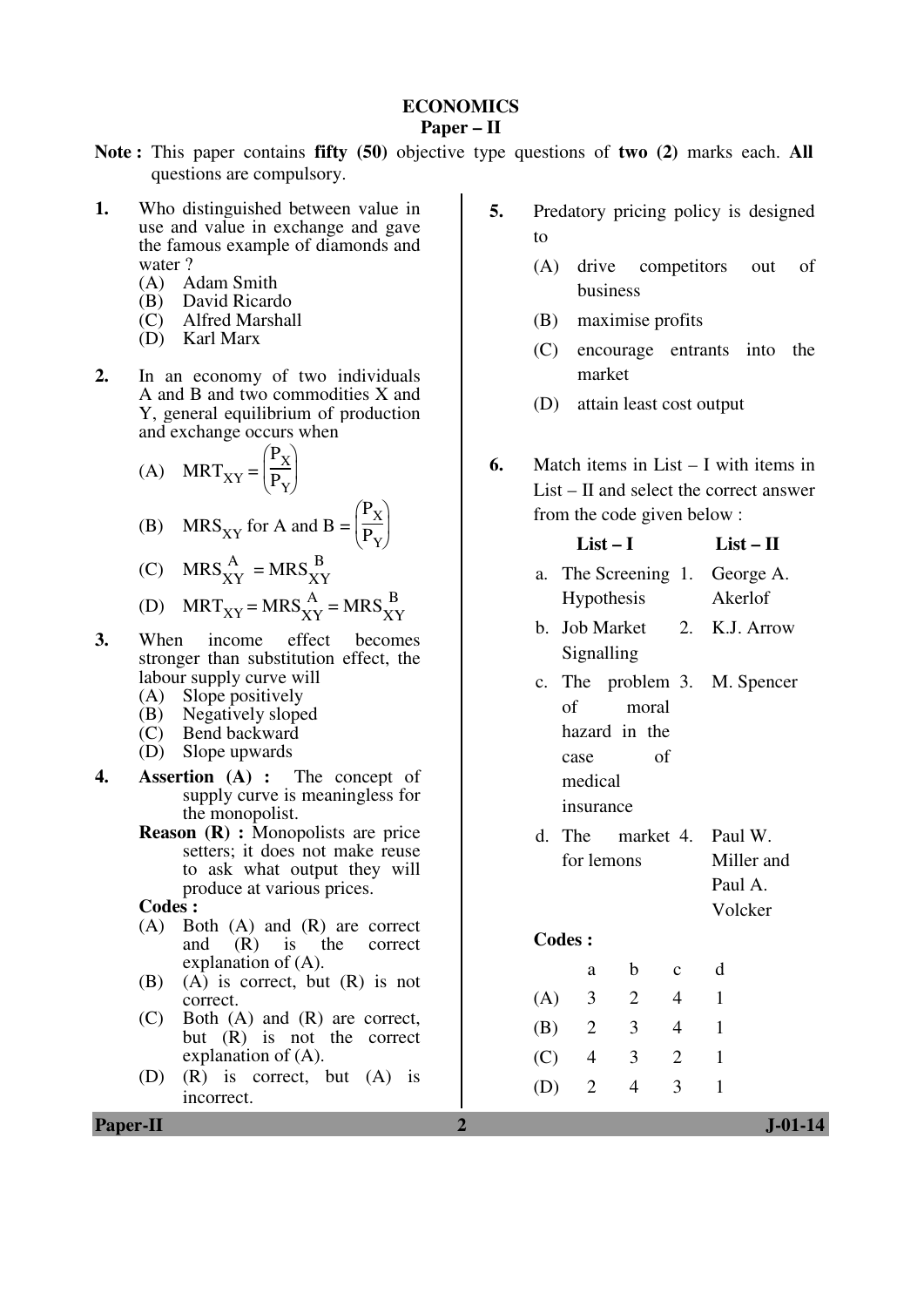# अर्थशास्त्र

## प्रश्नपत्र $-I$

निर्देश : इस प्रश्नपत्र में पचास (50) बह-विकल्पीय प्रश्न हैं । प्रत्येक प्रश्न के दो (2) अंक हैं । सभी प्रश्न अनिवार्य हैं ।

- निम्नलिखित में से किसने उपयोग मल्य और  $\mathbf{1}$ विनिमय मल्य के बीच भेद किया है और हीरे और जल का प्रसिद्ध उदाहरण पेश किया ?
	- (A) एडम स्मिथ (B) डेविड रिकार्डो
	- (C) अल्फ्रेड मार्शल (D) कार्ल मार्क्स
- दो उपभोक्ता A और B और दो वस्त  $X$  और  $2.$  $Y$  की अर्थव्यवस्था में, उत्पादन और विनिमय का सामान्य संतुलन तब होगा जब :
	- (A)  $MRT_{XY} = \left(\frac{P_X}{P_Y}\right)$ (B)  $MRS_{XY} A$  और B के लिए =  $\left(\frac{P_X}{P_Y}\right)$
	- (C)  $MRS_{XY}^{A} = MRS_{XY}^{B}$
	- (D)  $MRT_{XY} = MRS_{XY}^{A} = MRS_{XY}^{B}$
- जब आय प्रभाव प्रतिस्थापन प्रभाव से ज्यादा  $3.$ शक्तिशाली बन जाता है. तो श्रम आपर्ति वक्र
	- (A) धनात्मक रूप से ढलवाँ होगी ।
	- (B) ऋणात्मक रूप से ढलवाँ होगी ।
	- (C) पीछे की ओर मुड़ेगी ।
	- (D) ऊपर की ओर चढ़ेगी ।
- अभिकथन (A) : एकाधिकारी के लिये आपूर्ति  $\overline{4}$ . वक्र की अवधारणा कोई अर्थ नहीं रखती है ।
	- **कारण (R)** : एकाधिकारी गण मल्य निर्धारक होते हैं, और विभिन्न कीमतों पर वे क्या उत्पादन करेंगे यह पूछना कोई मायने नहीं रखता है ।
	- कूट:

 $J - 01 - 14$ 

- $(A)$   $(A)$  और  $(R)$  दोनों सही हैं और  $(R)$ . (A) की सही व्याख्या है ।
- (B) (A) सही है, परन्तु (R) सही नहीं है।
- (C) (A) और (R) दोनों सही हैं, परन्तु (R), (A) की सही व्याख्या नहीं है ।

 $\mathbf{3}$ 

 $(R)$  सही है, परन्तु  $(A)$  गलत है।  $(D)$ 

कीमत निर्धारण की स्वार्थचालित नीति किस  $\overline{5}$ . लिये बनाई जाती है ?

- (A) प्रतियोगियों को कारोबार से बाहर निकालने के लिये
- (B) लाभ अधिकतम करने के लिये
- (C) प्रवेशियों को बाजार में प्रवेश हेत् प्रोत्साहित करने के लिए
- (D) न्यूनतम लागत पर उत्पादन प्राप्त करने के लिए
- सूची I में दी मदों को सूची II में दी मदों 6. के साथ समेलित करें और नीचे दिए गए कटों से सही उत्तर का चयन करें :

|       |         | सूची – I                   |                         |                | सूची – II                              |
|-------|---------|----------------------------|-------------------------|----------------|----------------------------------------|
|       |         | a. पृथक्करण                |                         |                | 1. जॉर्ज ए.                            |
|       |         | (Screening)                |                         |                | अकरलॉफ                                 |
|       |         | परिकल्पना                  |                         |                |                                        |
|       |         |                            |                         |                | b.  कार्य बाजार (जॉब  2.   के.जे. एरो  |
|       |         | मार्किट) संकेतन            |                         |                |                                        |
|       |         |                            |                         |                | c.  चिकित्सा बीमा की 3.   एम. स्पेंसर  |
|       |         |                            | स्थिति में नैतिक        |                |                                        |
|       |         |                            | संकट की समस्या          |                |                                        |
|       |         |                            |                         |                | d.  नीबूओं का बाजार  4.   पॉल डब्ल्यू. |
|       |         |                            |                         |                | मिल्लर तथा                             |
|       |         |                            |                         |                | पॉल ए. वॉलकर                           |
| कूट : |         |                            |                         |                |                                        |
|       |         | a                          | b                       | $\mathbf c$    | d                                      |
| (A)   |         | $\overline{3}$             | $\overline{2}$          | 4              | $\blacksquare$                         |
| (B)   |         | $\overline{\phantom{0}}^2$ | $\overline{\mathbf{3}}$ | 4              | $\blacksquare$                         |
|       | $(C)$ 4 |                            | 3                       | $\overline{2}$ | 1                                      |
| (D)   |         | $\overline{2}$             | 4                       | 3              | 1                                      |
|       |         |                            |                         |                | <b>Paper-II</b>                        |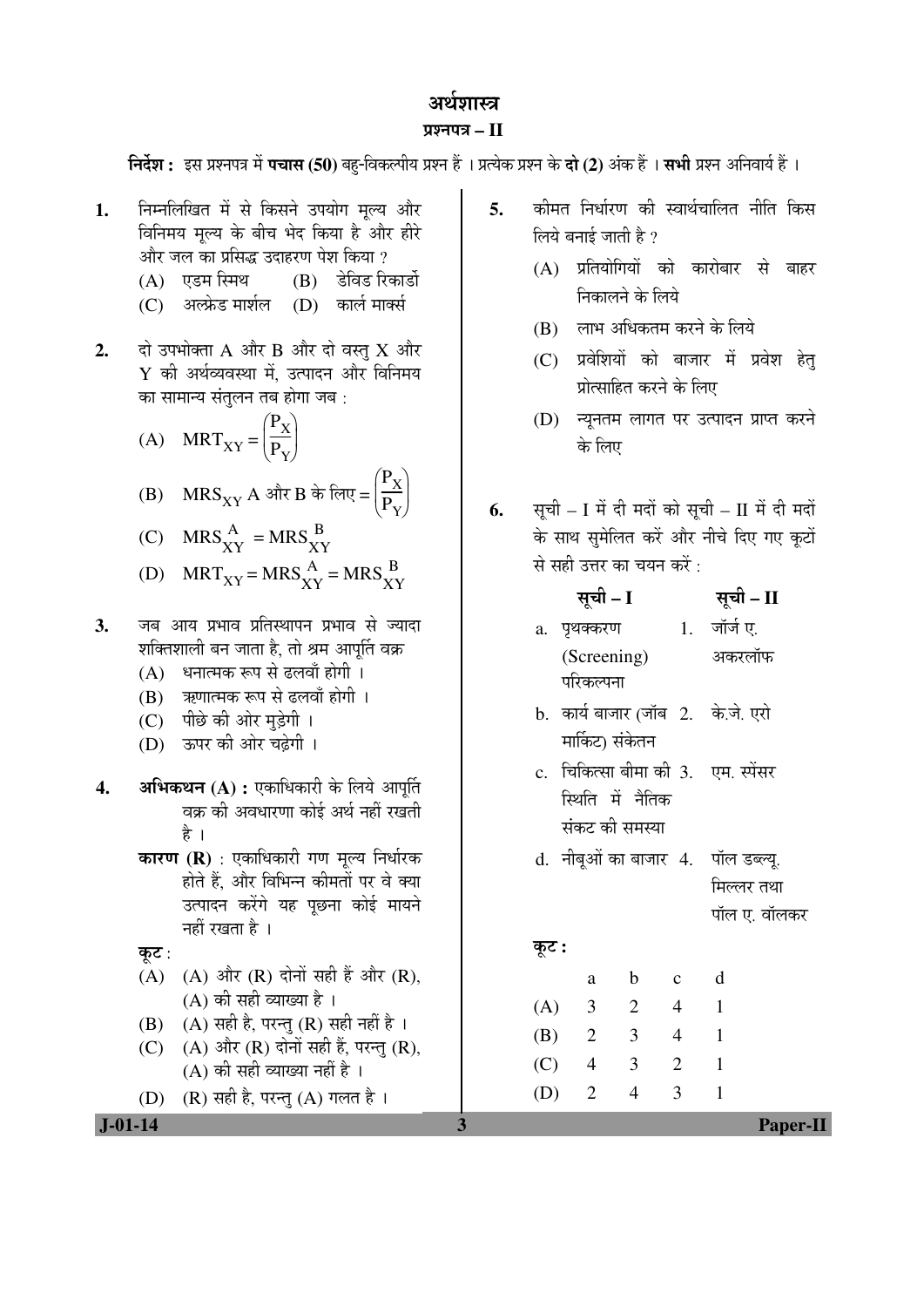- **7.** An industry whose long run supply curve is horizontal is called
	- (A) Constant cost industry
	- (B) Increasing Cost Industry
	- (C) Decreasing Cost Industry
	- (D) Efficient Industry
- **8.** The practice of charging each consumer the reservation price is called
	- (A) Peak load pricing
	- (B) Inter-temporal price discrimination
	- (C) First degree price discrimination
	- (D) Third degree price discrimination
- **9.** Frictional unemployment is also known as
	- (A) Disguised unemployment
	- (B) Turnover unemployment
	- (C) Cyclical unemployment
	- (D) Structural unemployment
- **10.** Arrange in ascending chronological order the following consumption hypotheses in which they appeared in the economics literature :
	- (1) Absolute increase hypothesis
	- (2) Permanent increase hypothesis
	- (3) Life cycle hypothesis
	- (4) Relative increase hypothesis

#### **Codes :**

- $(A)$  1, 3, 4, 2 (B) 1, 2, 4, 3
- $(C)$  1, 4, 3, 2 (D) 1, 3, 2, 4
- **Paper-II 1.01-14**
- **11.** Assume a model of income determination of the following type :  $C = a + b \cdot Y^d$
- $Y^d = Y T$  $T = T_0 + t_1 \cdot Y$
- $I = \overline{I}$  $G = \overline{G}$ 
	- $Y = C + I + G$

Where  $C =$  Consumption  $expenditure: Y = income:$  $Y<sup>d</sup>$  = disposable income; T = taxes;  $T_0$  = Tan, when Y = 0; t<sub>1</sub> = marginal tax rate;  $I =$  investment expenditure; G = Government expenditure; and bar '–' as the variable indicates that these autonomous variables. Then the tax multiples with respect to  $T_0$  is :

- (A) 1  $\frac{1}{1 - b + bt_1}$  (B) – b  $1 - b + bt_1$  $1 - b$ 1
- (C)  $\frac{1}{1-b-bt_1}$  (D)  $1 - b - bt_1$
- **12.** Which of the following components of aggregate demand is selfterminating and self-financing ?
	- (A) Investment expenditure
	- (B) Durable consumption expenditure
	- (C) Non-durable consumption expenditure
	- (D) Government expenditure
- **13.** Arrange all the four concepts of money supply  $M_1$ ,  $M_2$ ,  $M_3$  and  $M_4$  in the ascending order in terms of their liquidity :
- (A)  $M_3$ ,  $M_2$ ,  $M_1$  and  $M_4$
- (B)  $M_1, M_2, M_3$  and  $M_4$
- (C)  $M_4$ ,  $M_2$ ,  $M_3$  and  $M_1$
- (D)  $M_4$ ,  $M_3$ ,  $M_2$  and  $M_1$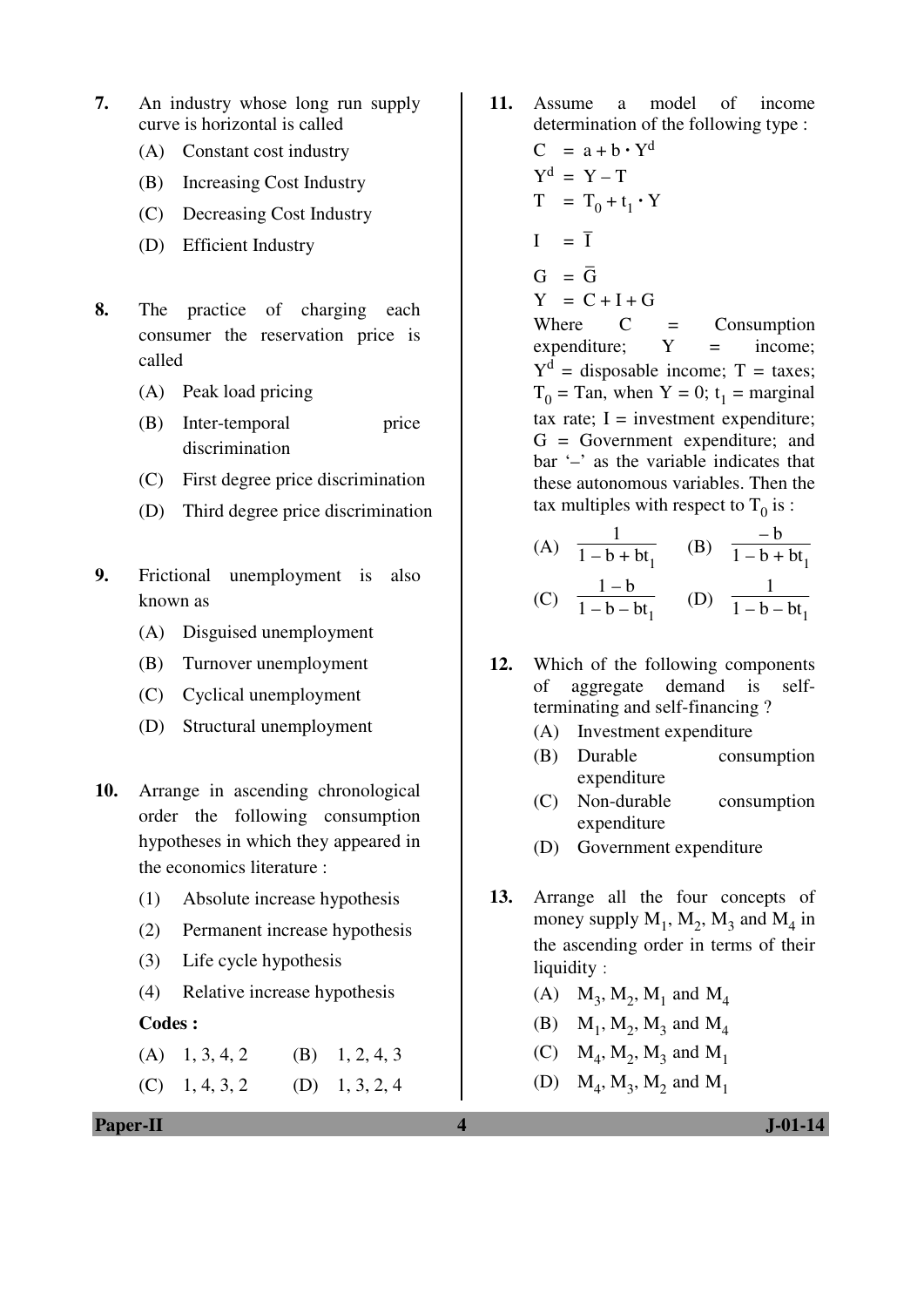- 7. जिस उद्योग की दीर्घकालिक आपर्ति वक्र क्षैतिज होती है वो क्या कहलाता है  $\overline{v}$ 
	- $(A)$  स्थिर लागत उद्योग
	- (B) वर्धमान लागत उद्योग
	- (C) हासमान लागत उद्योग
	- (D) कार्यकुशल / दक्ष उद्योग
- 8. <u>प्रत्येक उपभोक्ता से संरक्षित कीमत (रिजर्वेशन</u> प्राइस) लेने की प्रथा क्या है ?
	- (A) चरम भार कीमत निर्धारण
	- (B) अंत:कालिक कीमत विभेदीकरण
	- $(C)$  प्रथम कोटि का कीमत विभेदीकरण
	- (D) तृतीय कोटि का कीमत विभेदीकरण
- 9. संघर्षजनित या अस्थायी बेरोजगारी निम्नलिखित में से किस नाम से जानी जाती है  $\overline{v}$ 
	- (A) प्रच्छन्न बेरोजगारी
	- (B) पण्यावर्त (टर्नओवर) बेरोजगारी
	- (C) चक्रीय बेरोजगारी
	- (D) संरचनात्मक बेरोजगारी
- 10. **निम्नलिखित उपभोग परिकल्पनाएँ जिस क्र**म में अर्थशास्त्र के साहित्य में दिखाई पडती है उन्हें आरोही कालानुक्रमिक क्रम में व्यवस्थित करें :
	- 1. निरपेक्ष आय परिकल्पना
	- 2. स्थायी आय परिकल्पना
	- 3. जीवन चक्र परिकल्पना
	- 4. सापेक्ष आय परिकल्पना
	- कूट $:$

 $(A)$  1, 3, 4, 2 (B) 1, 2, 4, 3  $(C)$  1, 4, 3, 2 (D) 1, 3, 2, 4

11. निम्नलिखित प्रकार के आय निर्धारण मॉडल की कल्पना करें $\, \cdot \,$ 

 $C = a + b \cdot Y^d$  $Y^d = Y - T$  $T = T_0 + t_1 \cdot Y$  $I = \overline{I}$  $G = \overline{G}$  $Y = C + I + G$ जहाँ  $C = 3$ पभोग व्यय;  $Y = 3$ गय;  $Y<sup>d</sup> = \bar{y}$ योज्य आय; T = कर; T<sub>0</sub> = Tan जहाँ  $Y = 0$  है;  $t_1 = \pi$ सीमान्त कर दर;  $I = f$ निवेश व्यय:  $G = f$ सरकारी व्यय: और चर पर श्लाका सुचित करती है कि यह स्वचालित चर हैं । तो फिर  $\rm T^{}_0$  के सापेक्ष कर गुणक है

- (A) 1  $\frac{1}{1 - b + bt_1}$  (B) – b  $1 - b + bt_1$  (C)  $1 - b$  $\frac{1 - b}{1 - b - bt_1}$  (D) 1  $1 - b - bt_1$
- 12. समग्र माँग के निम्नलिखित अवयवों में से कौन सा स्व-विरामी तथा स्व-वित्तपोषणीय है ?
	- $(A)$  निवेश व्यय
	- (B) टिकाऊ उपभोग व्यय
	- $(C)$  गैर-टिकाऊ उपभोग व्यय
	- (D) सरकारी व्यय

**13.** मुद्रा आपूर्ति की समस्त चार अवधारणाओं  $\mathbf{M}_{1}$ ,  $\rm M_2,\ M_3$  और  $\rm M_4$ को उनकी तरलता के सम्बन्ध में आरोही क्रम में व्यवस्थित करें $\cdot$ 

- $(A)$   $M_3$ ,  $M_2$ ,  $M_1$  और  $M_4$
- $(B)$  M<sub>1</sub>, M<sub>2</sub>, M<sub>3</sub> और M<sub>4</sub>
- $(C)$   $M_4$ ,  $M_2$ ,  $M_3$  और  $M_1$
- $\rm(D) \quad M_4, M_3, M_2$  और  $\rm M_1$

 **J-01-14 5 Paper-II**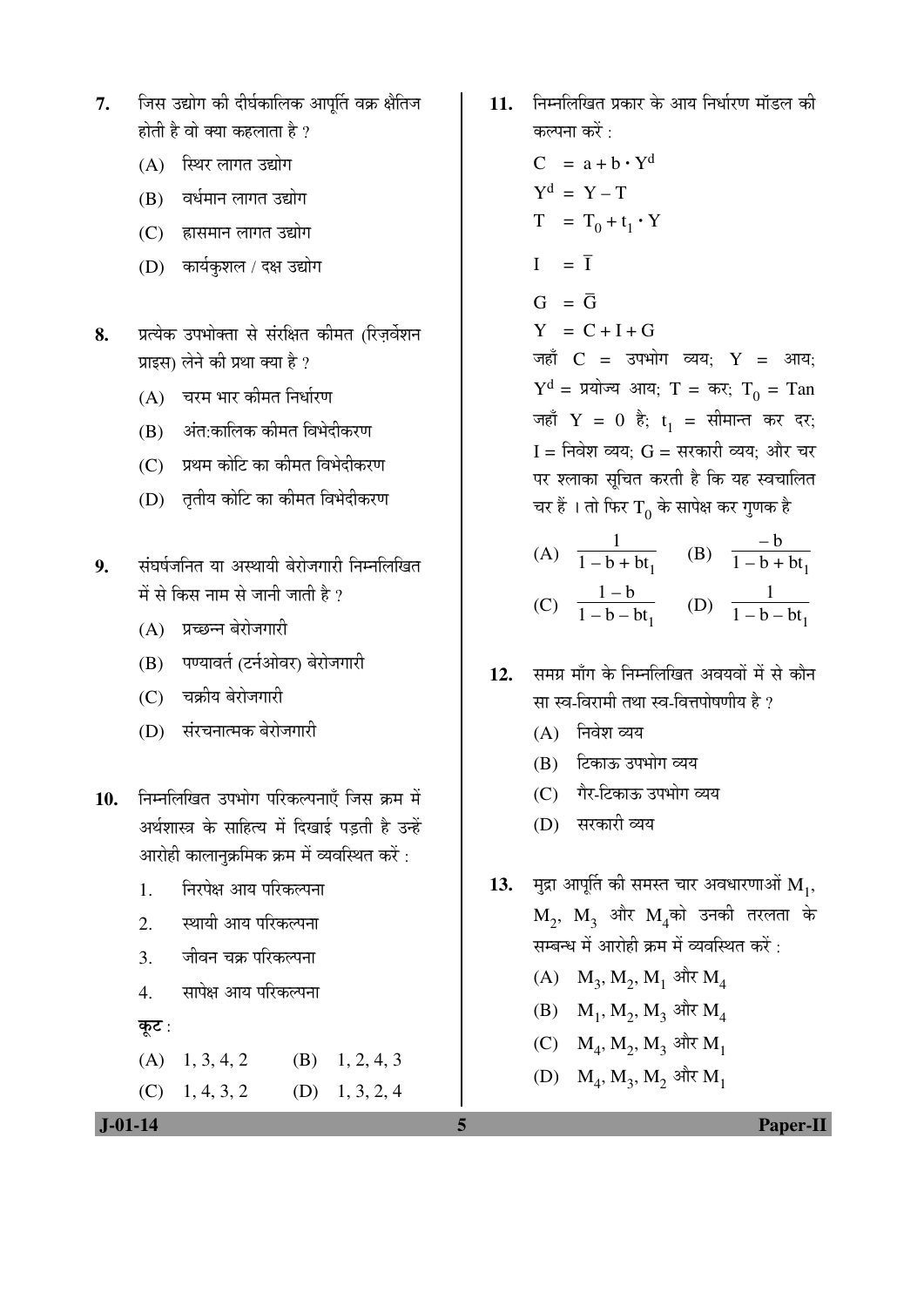- **14.** Who amongst the following economists imparted money demand of a portfolio theory approach ?
	- (1) J.M. Keynes
	- (2) Baumol
	- (3) James Tobin
	- (4) Milton Friedman

**Codes :** 

- (A)  $1, 2$  (B)  $3, 4$
- $(C)$  1, 2, 3  $(D)$  2, 3, 4
- **15.** Which of the following is not a characteristic feature of the Phillips curve ?
	- (A) The Price expectations are adaptive
	- (B) The unemployment rate, when money wage stabilises, is 5½ percent
	- (C) The price expectations are static
	- (D) there is a loop around Phillips curve
- **16.** The crowding out effect is zero when
	- (A) there is liquidity trap, or investment is perfectly interest inelastic
	- (B) money demand is perfectly interest inelastic, or investment is perfectly interest elastic
	- (C) IS curve is falling and LM curve is rising
	- (D) None of the above
- **17.** Meeting the needs of present generation without compromising the needs of future generation is
	- (A) Economic Development
	- (B) Social Development
	- (C) Sustainable Development
	- (D) Economic Growth
- **18.** The full capacity growth rate in Harrod-Domar Model is also known as
	- (A) Actual growth rate
	- (B) Warranted growth rate
	- (C) Natural growth rate
	- (D) Expected growth rate
- **19.** Inventors of HDI are
	- I. Harris-Todaro
	- II. Megnad Desai
	- III. Robert Solow
	- IV. Amartya Sen

#### **Codes :**

- (A) I and II are correct.
- (B) I and III are correct.
- (C) III and IV are correct.
- (D) II and IV are correct.
- **20.** Components of PQLI
	- I. Morbidity
	- II. Infant mortality
	- III. Life expectancy at age one
	- IV. Basic literacy at age 15

### **Codes :**

- (A) I, III and IV are correct.
- (B) III, II and IV are correct.
- (C) I, II and III are correct.
- (D) IV, I and II are correct.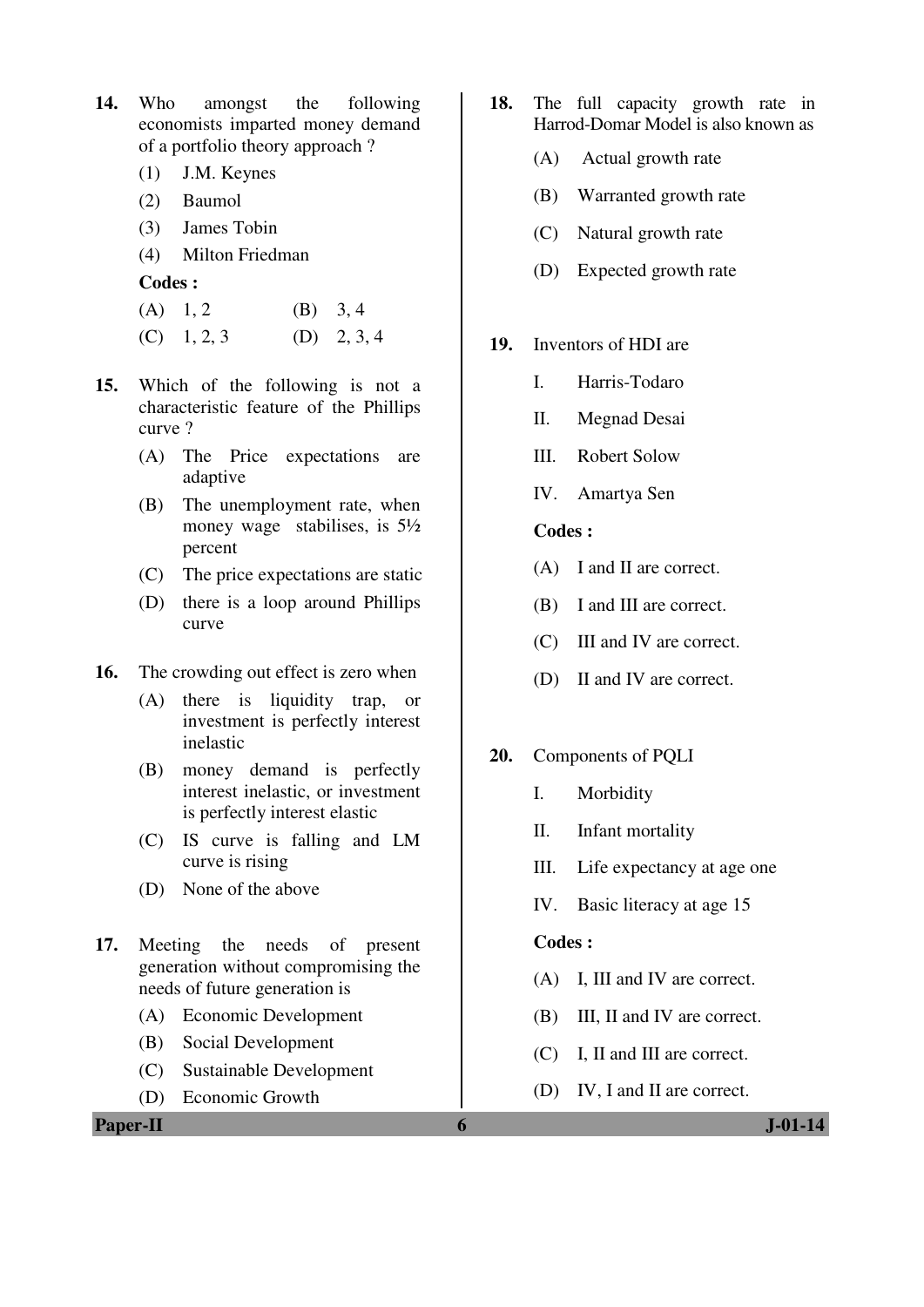| 14. मुद्रा की माँग को पोर्टफोलियो थ्योरी उपागम के |
|---------------------------------------------------|
| रूप में निम्नलिखित में से किस अर्थशास्त्री ने     |
| प्रस्तुत किया ?                                   |

- 1. जे.एम. कीन्स
- 2. बामोल
- 3. जेम्स टोबिन
- 4. मिल्टन फ्रीडमैन
- कूट $:$
- $(A)$  1, 2 (B) 3, 4
- $(C)$  1, 2, 3  $(D)$  2, 3, 4
- 15. फिलिप्स वक्र की विशेषता निम्नलिखित में से कौन सी नहीं है  $\overline{v}$ 
	- $(A)$  कीमत प्रत्याशाएँ अनुकुली होती हैं।
	- (B) जब मौद्रिक मजदूरी स्थिर होती है तो बेरोजगारी की दर 5½ प्रतिशत होती है।
	- $(C)$  कीमत प्रत्याशाएँ स्थिर होती है)।
	- $(D)$  फिलिप्स वक्र के इर्द-गिर्द फन्दा होता है।
- 16. 'क्राऊडिंग आऊट इफेक्ट' शून्य हो जाता है जब
	- $(A)$  तरलता जाल की स्थिति है, या निवेश पूर्णतया ब्याज बेलोचदार है।
	- (B) मौद्रिक माँग पूर्णतया ब्याज बेलोचदार है, या निवेश पर्णतया ब्याज लोचदार है ।
	- (C) । आई.एस. वक्र गिर रही है और एल.एम. वक्र ऊपर की ओर बढ रही है ।
	- (D) उपर्युक्त में से कोई नहीं
- 17. भावी पीढी की आवश्यकताओं को संकट में डाले बगैर वर्तमान पीढी की आवश्यकताओं को परा करना क्या है ?
	- $(A)$  आर्थिक विकास
	- (B) सामाजिक विकास
	- (C) धारणीय विकास
	- (D) आर्थिक संवृद्धि
- 18. हैरोड-डोमर मॉडल में पूर्ण क्षमता (या समर्थता) संवृद्धि दर को निम्नलिखित नाम से भी जाना जाता है :
	- (A) वास्तविक संवृद्धि दर
	- (B) समर्थित या अभीष्ट संवृद्धि दर
	- (C) प्राकृतिक संवृद्धि दर
	- (D) अपेक्षित संवृद्धि दर
- 19. **[**एच.डी.आई. (H.D.I.) के आविष्कारक हैं :
	- I. हेरिस-टडैरो
	- II. मेघनाद देसाई
	- III. ॉबर्ट सोलो
	- IV. अमर्त्य सेन
	- कूट :
	- $(A)$  I और II सही हैं।
	- $(B)$  I और III सही हैं।
	- (C) III और IV सही हैं।
	- (D) II और IV सही हैं।
- 20. पी.क्यू.एल.आई. (POLI) के संघटक हैं:
	- $I.$   $\bar{\mathrm{v}}$ <sub>v</sub> $\bar{\mathrm{v}}$
	- II. शिशु मृत्यु
	- III. एक वर्ष की आयु पर जीवन प्रत्याशा
	- IV. 15 वर्ष की आयु पर मौलिक साक्षरता

कूट :

- (A) I, III और IV सही हैं।
- $(B)$  III, II और IV सही हैं।
- (C) I, II और III सही हैं।
- (D) IV, I और II सही हैं।

 **J-01-14 7 Paper-II**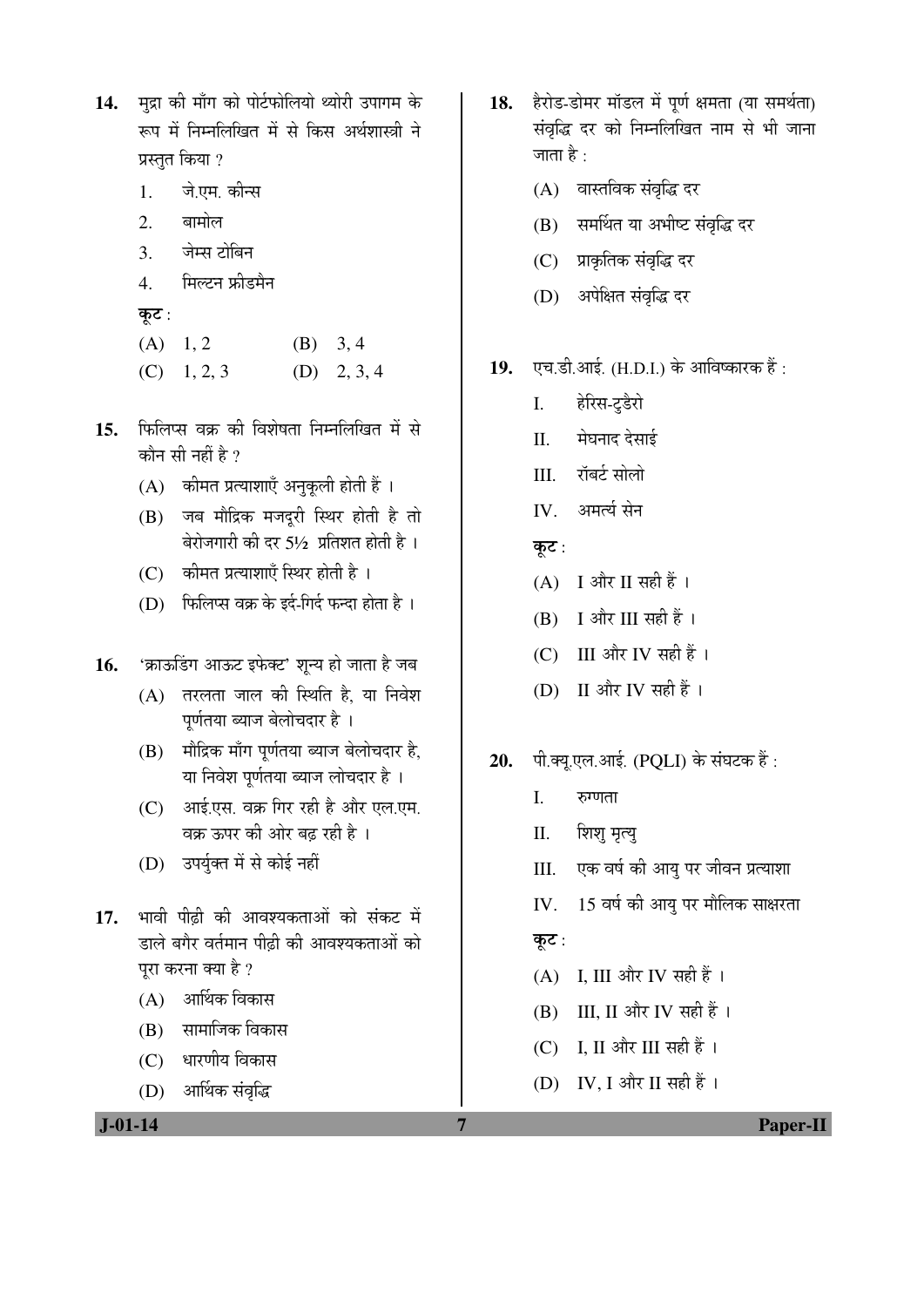- **21. Assertion (A) :** All historical events are the results of continuous economic struggle between different classes and groups in society.
	- **Reason (R) :** The main cause of this struggle is the conflict between the 'mode of production' and the 'relations of production'.
	- **Codes :**
	- (A) (A) is correct, but  $(R)$  is wrong.
	- (B) (A) is wrong, but  $(R)$  is correct.
	- (C) Both (A) and (R) are wrong.
	- (D) Both (A) and (R) are correct.
- **22.** Match the items given in List I with those in List  $-$  II :

| $List-I$                       |    | $List-II$         |
|--------------------------------|----|-------------------|
| a. Swarm-like-                 | 1. | <b>Brundtland</b> |
| clusters                       |    | Report            |
| b. Organic                     | 2. | Ragner            |
| composition                    |    | <b>Nurkse</b>     |
| of capital                     |    |                   |
| c. Sustainable                 | 3. | Schumpeter        |
| Development                    |    |                   |
| d. Vicious circle 4. Karl Marx |    |                   |
| of poverty                     |    |                   |
| Codes:                         |    |                   |
|                                |    |                   |

|     | a | n | Ċ | α |
|-----|---|---|---|---|
| (A) | 4 | 2 | 3 |   |
| (B) | 3 |   |   | 2 |
| (C) |   | 3 | 2 | 4 |
| (D) |   |   |   |   |

**23.** Match the items given in List – I with those in  $List - II$ :

|             |                          | $List-I$                |                |                | List - II                        |
|-------------|--------------------------|-------------------------|----------------|----------------|----------------------------------|
|             | a. Low level             |                         |                | 1.             | Simon                            |
|             | equilibrium trap         |                         |                |                | Kuznets                          |
|             |                          |                         |                |                | b. Inverted 'V' shaped 2. Nelson |
|             | income distribution      |                         |                |                |                                  |
|             | hypothesis               |                         |                |                |                                  |
| $c_{\cdot}$ | Endogenous growth 3.     |                         |                |                | Arthur                           |
|             | theory                   |                         |                |                | Lewis                            |
|             | d. Unlimited supplies 4. |                         |                |                | Robert                           |
|             | of labour                |                         |                |                | Solow                            |
|             | <b>Codes:</b>            |                         |                |                |                                  |
|             | a                        | b                       | c              | d              |                                  |
| (A)         | 2                        | $\mathbf{1}$            | $\overline{4}$ | 3              |                                  |
| (B)         | $\overline{3}$           | $\overline{2}$          | $\mathbf{1}$   | $\overline{4}$ |                                  |
| (C)         | $\overline{4}$           | $\overline{\mathbf{3}}$ | $\overline{2}$ | $\mathbf{1}$   |                                  |
|             | 1                        |                         | 3              | 2              |                                  |

- **24.** Which of the following is correct about the 'Hindu Growth Rate' ?
	- (A) This is about economic growth of the Hindu population.
	- (B) Shows economic disparities among different social groups in India.
	- (C) Reflects low growth performance of the Indian economy during 1950-80.
	- (D) Hints at accelerated growth in India since 1980
- **25.** Find out the incorrect statement about the success of economic reforms in India.
	- (A) Benefits of demographic dividends
	- (B) Increased share of the corporate sector in Gross Domestic Savings
	- (C) Narrowing down of the current account deficit
	- (D) Slow down of population growth rate
- **26.** Single out the activity that is not included in the Industrial Production Index of India :
	- (A) Manufacturing
	- (B) Construction
	- (C) Mining
	- (D) Electricity
- **27.** High growth of which industry provides a positive signal for industrial growth in future ?
	- (A) Capital goods industries<br>(B) Basic goods industries
	- Basic goods industries
	- (C) Durable consumer goods industries
	- (D) Intermediate goods industries
- **28.** Identify the method not being used for unemployment estimation by the NSSO in India.
	- (A) Current monthly status
	- (B) Current daily status
	- (C) Current weekly status
	- (D) Usual principal and subsidiary status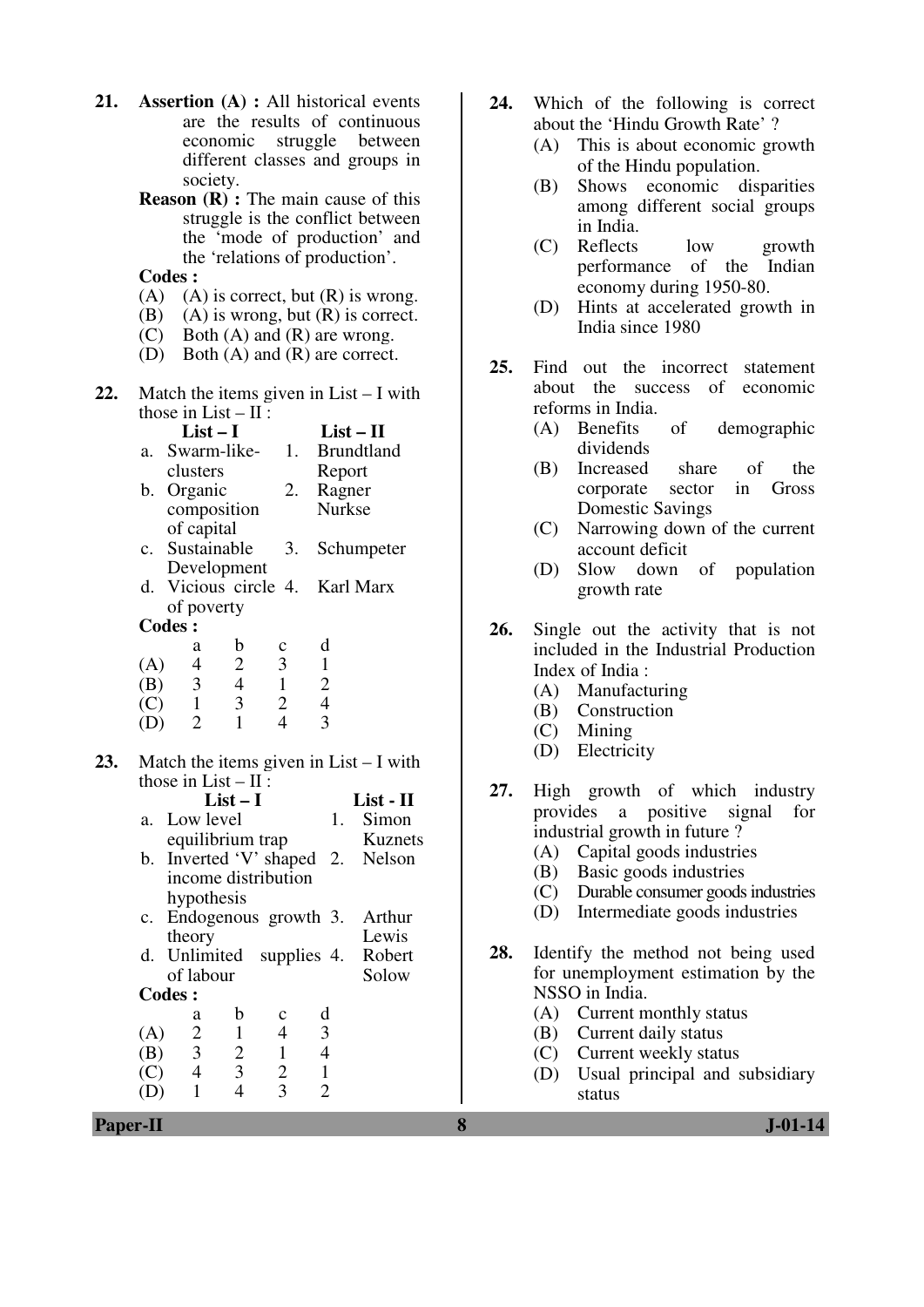| 21.           | <b>अभिकथन (A) :</b> सभी आर्थिक घटनाएँ, समाज<br>में भिन्न वर्गों और समूहों के बीच                        | 24. | हिन्दुओं की संवृद्धि दर के बारे में निम्नलिखित<br>में से क्या सही है ? |
|---------------|---------------------------------------------------------------------------------------------------------|-----|------------------------------------------------------------------------|
|               | अनवरत आर्थिक संघर्ष का परिणाम                                                                           |     | (A) यह हिन्दुओं की जनसंख्या की आर्थिक                                  |
|               | होती हैं ।                                                                                              |     | संवृद्धि दर के बारे में है ।                                           |
|               | <b>कारण (R)</b> : इस संघर्ष का मुख्य कारण                                                               |     | भारत में भिन्न सामाजिक समूहों के बीच<br>(B)                            |
|               | 'उत्पादन के तरीके' और 'उत्पादन के                                                                       |     | आर्थिक विषमताओं को दर्शाता है ।                                        |
|               | सम्बन्धों' के बीच संघर्ष है ।                                                                           |     | भारतीय अर्थव्यवस्था की 1950-80 के<br>(C)                               |
|               | कूट :<br>(A) सही है, परन्तु (R) गलत है ।<br>(A)                                                         |     | दौरान निम्न संवृद्धि निष्पन्नता प्रकट                                  |
|               | (A) गलत है, परन्तु (R) सही है ।<br>(B)                                                                  |     | करता है ।                                                              |
|               | (A) और (R) दोनों गलत हैं ।<br>(C)                                                                       |     | (D) भारत में 1980 से त्वरित संवृद्धि का<br>संकेत करता है ।             |
|               | $(A)$ और $(R)$ दोनों सही हैं।<br>(D)                                                                    |     |                                                                        |
|               |                                                                                                         | 25. | भारत में आर्थिक सुधारों की सफलता के बारे में                           |
| 22.           | सूची - I में दी मदों को सूची - II में दी मदों                                                           |     | गलत कथन ज्ञात करें ।                                                   |
|               | के साथ सुमेलित करें :                                                                                   |     | (A) जनांकिकीय लाभांश के फायदे                                          |
|               | सूची – I सूची – II                                                                                      |     | सकल घरेलू बचतों में कॉरपोरेट क्षेत्र का<br>(B)                         |
|               | a. झुण्ड समान गुच्छ 1. ब्रंटलैण्ड रिपोर्ट<br>b. पूँजी का जैव 2. रेगनर नर्स्के                           |     | वर्धित हिस्सा                                                          |
|               | संयोजन                                                                                                  |     | चालू खाते के घाटे का संकुचित होना<br>(C)                               |
|               | c. धारणीय विकास 3. शुम्पीटर                                                                             |     | जनसंख्या वृद्धि दर का धीमा होना<br>(D)                                 |
|               | कार्ल मार्क्स<br>d.  गरीबी का दुष्चक्र   4.                                                             |     |                                                                        |
|               | कूट :                                                                                                   | 26. | भारतीय औद्योगिक उत्पादन सूचकांक में न                                  |
|               | d<br>$\mathbf b$<br>$\mathbf{C}$<br>a                                                                   |     | सम्मिलित की जाने वाली गतिविधि बताएँ ।                                  |
|               | (A) $\begin{array}{cccc} 4 & 2 & 3 & 1 \\ (B) & 3 & 4 & 1 & 2 \end{array}$                              |     | $(A)$ विनिर्माण<br>निर्माण<br>(B)                                      |
|               | $2\quad 4$<br>$\overline{\mathbf{3}}$<br>$(C)$ 1                                                        |     | (D) विद्युत<br>(C)<br>खदान                                             |
|               | $\overline{4}$<br>$\overline{3}$<br>$\mathbf{1}$<br>(D)<br>2                                            | 27. | किस उद्योग का अधिक विकास भविष्य में                                    |
|               |                                                                                                         |     | औद्योगिक विकास के लिए धनात्मक संकेत देता                               |
|               | 23. सूची – I का सूची – II के साथ मिलान करें :                                                           |     | है ?                                                                   |
|               | सूची – I<br>सूची - II<br>निम्न स्तरीय संतुलन                                                            |     | (A) पूँजीगत वस्तुओं के उद्योग                                          |
|               | साइमन<br>1.<br>a.<br>कुज़नेट<br>फन्दा                                                                   |     | मूलभूत वस्तुओं के उद्योग<br>(B)                                        |
|               | b. औंधी 'V' आकार की<br>नेल्सन<br>2.                                                                     |     | टिकाऊ उपभोक्ता वस्तुओं के उद्योग<br>(C)                                |
|               | आय वितरण परिकल्पना                                                                                      |     | मध्यवर्ती वस्तुओं के उद्योग<br>(D)                                     |
|               | c.  अन्तर्जात संवृद्धि सिद्धांत<br>आर्थर<br>3.                                                          |     |                                                                        |
|               | लेविस                                                                                                   | 28. | वो पद्धति कौन सी है जो<br>में<br>भारत                                  |
|               | d. श्रम को असीमित आपूर्ति 4.<br>रॉबर्ट सोलो                                                             |     | एन.एस.एस.ओ. द्वारा बेरोजगारी के आकलन के                                |
|               | कूट :                                                                                                   |     | लिये उपयोग नहीं की जा रही है ?                                         |
|               | $\mathbf b$<br>d<br>$\mathbf c$<br>a<br>3<br>(A)<br>$\overline{c}$<br>$\blacksquare$<br>$4\overline{ }$ |     | चालू मासिक प्रास्थिति<br>(A)                                           |
|               | $2 \t1 \t4$<br>$\overline{\mathbf{3}}$<br>(B)                                                           |     | (B) चालू दैनिक प्रास्थिति                                              |
|               | $\overline{\mathbf{3}}$<br>$\overline{4}$<br>$2 \quad 1$<br>(C)                                         |     | (C) चालू साप्ताहिक प्रास्थिति<br>प्रायिक प्रधान एवं गौण प्रास्थिति     |
|               | $\overline{3}$<br>$\overline{2}$<br>$\overline{4}$<br>(D)<br>1                                          |     | (D)                                                                    |
| $I - 01 - 14$ |                                                                                                         | q   | Paner-I                                                                |

Paper-II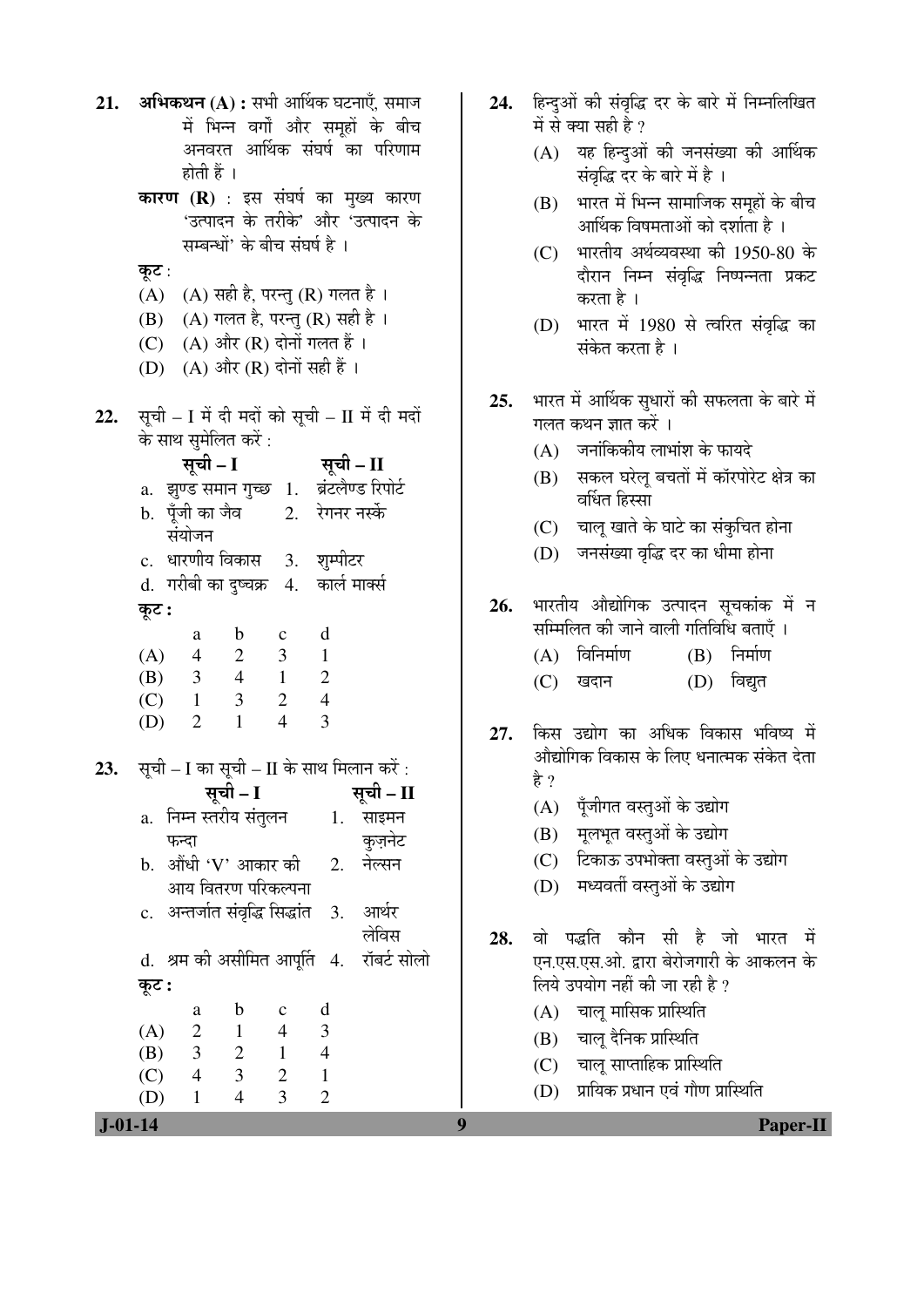- **29.** The process of budget making after reevaluating every item of expenditure in every financial year is known as
	- (A) Performance Budgeting
	- (B) Fresh Budgeting
	- (C) Debit Budgeting
	- (D) Zero Based Budgeting
- **30.** Rank the states in terms of ascending Human Development Index (HDI) as per India Human Development Report 2011 :
	- I. Bihar
	- II. Gujarat
	- III. Odisha
	- IV. Tamil Nadu

**Codes :** 

- (A) I, II, III, IV (B) III, I, II, IV
- (C) I, III, IV, II (D) III, II, I, IV
- **31.** A difference in relative commodity prices between two nations can be based upon a difference in
	- (A) factor endowment
	- (B) technology
	- (C) tastes
	- (D) All of the above
- **32.** Which type of trade is not explained by the Heckscher-Ohlin model ?
	- (A) Trade based on economies of scale
	- (B) Intra industry trade
	- (C) Trade based on imitation gaps and product cycles
	- (D) All of the above
- **33.** An example of a Euro currency is
	- (A) a dollar deposit outside the U.S.
	- (B) a pound sterling deposit within UK
	- (C) a mark deposit with Germany
	- (D) All of the above
- **34.** A deficit or surplus in the India's balance of payments is measured by the net balance of
	- (A) the current account
	- (B) the capital account
	- (C) allocation of SDRs and the statistical discrepancy
	- (D) All of the above
- **35.** If the demand of the domestic consumers is infinitely elastic and the supply of the foreign producer is perfectly inelastic, then the whole of the tariff will
	- (A) be paid by the domestic consumers
	- (B) be paid by the foreign producer
	- (C) be equally shared by the domestic consumers and the foreign producer
	- (D) yield neither revenue nor protection to either of them
- **36.** The RBI made Indian Rupee fully convertible in current account transactions related to goods and services in the year
	- (A) 1985 (B) 2002 (C) 1994 (D) 2011
- **37.** According to the monetary approach, a revaluation of a nation's currency
	- (A) increases the nation's demand for money
	- (B) increases the nation's supply of money
	- (C) reduces the nation's demand for money
	- (D) reduces the nation's supply of money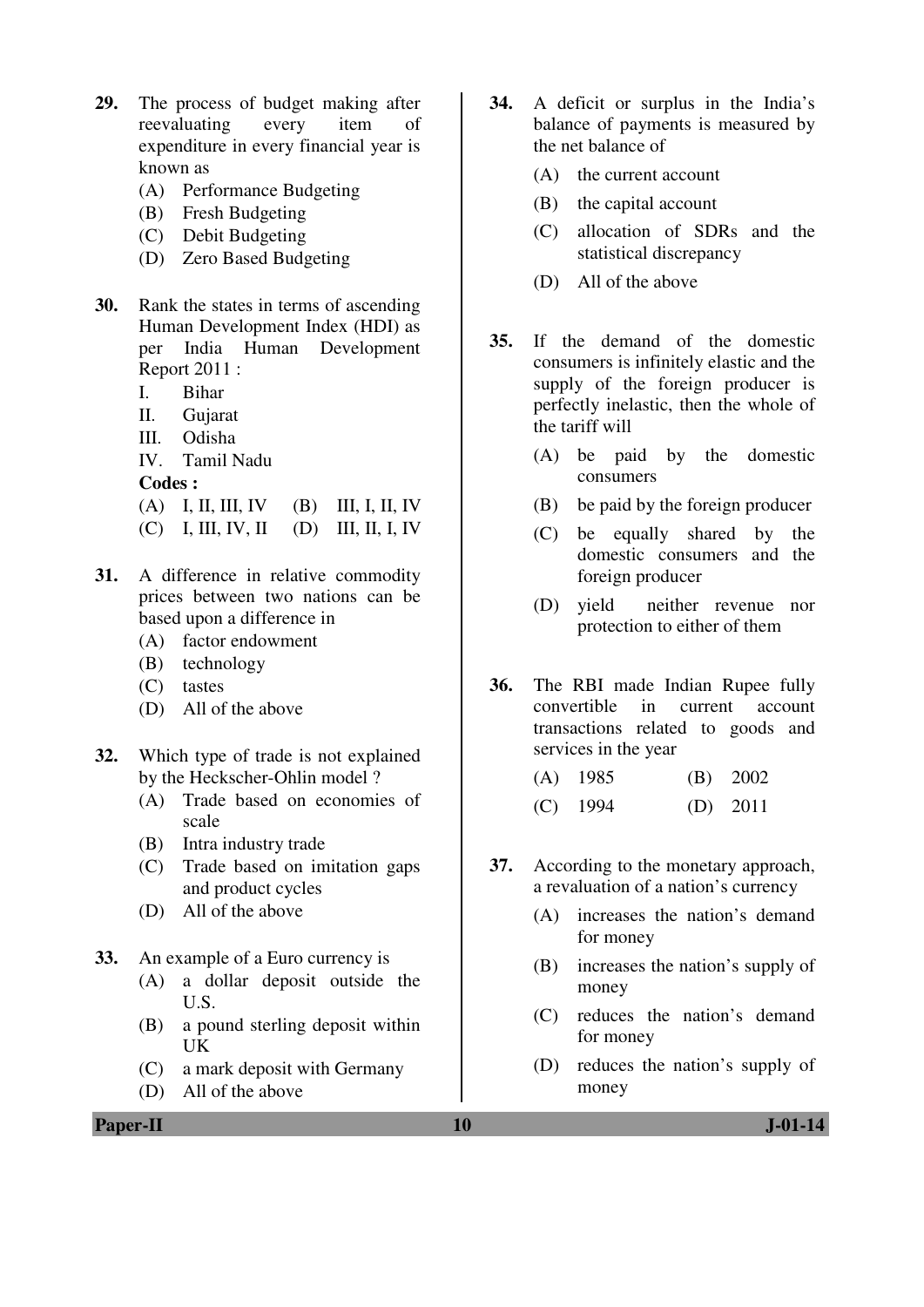- 29. प्रत्येक वित्तीय वर्ष में व्यय की प्रत्येक मद के पुनर्मूल्यांकन करने के पश्चात् बजट बनाने की प्रक्रिया को कहते हैं
	- $(A)$  निष्पन्नता बजटन
	- $(B)$  नव बजटन
	- (C) डेबिट (नामे) बजटन
	- (D) शन्य आधार बजटन
- 30. भारत मानव विकास रिपोर्ट 2011 के अनुसार आरोही मानव विकास सूचकांक के सम्बन्ध में राज्यों की श्रेणी निर्धारित करें :
	- I. बिहार
	- II. गुजरात
	- $III.$   $\;$  औडीसा
	- $IV.$  तमिलनाडु
	- कुट $:$

 (A) I, II, III, IV (B) III, I, II, IV (C) I, III, IV, II (D) III, II, I, IV

- 31. दो राष्ट्रों के बीच वस्तु की सापेक्ष कीमतों में अन्तर को निम्नलिखित में अन्तर पर आधारित किया जा सकता है $\cdot$ 
	- (A) साधन उपलब्धता (B) प्रौद्योगिकी
	- (C) रुचि (D) उपर्युक्त सभी
- 32. किस प्रकार के व्यापार की व्याख्या हैक्सचर-<u>ओहलिन मॉडल द्वारा नहीं की गई है ?</u>
	- (A) बड़े पैमाने की किफायतों पर आधारित व्यापार
	- (B) अंतरा उद्योग व्यापार
	- (C) अनुकरणात्मक अंतराल तथा उत्पाद चक्र आधारित व्यापार
	- (D) उपर्युक्त सभी
- 33. यूरो करेन्सी का उदाहरण है
	- (A) यू.एस. के बाहर डॉलर निक्षेप
	- (B) य.के. के अन्दर पोंड स्टर्लिंग निक्षेप
	- (C) जर्मनी के पास मार्क निक्षेप
	- (D) उपर्युक्त सभी

34. भारत के भुगतान संतुलन में घाटे या अतिरेक को निम्नलिखित के निवल संतुलन द्वारा मापा जाता है :

- $(A)$  चालू खाता
- $(B)$  पूँजीगत खाता
- (C) एस.डी.आर्**स का आबंटन औ**र सांख्यिकीय विसंगति
- (D) उपर्युक्त सभी
- 35. यदि घरेल् उपभोक्ताओं की माँग असीम मात्रा में लोचदार है और विदेशी उत्पादक की आपूर्ति पूर्णत्**या बेलोचदार है, तो पूरा का पूरा** शुल्क
	- (A) घरेल् उपभोक्ताओं द्वारा दिया जाएगा ।
	- (B) विदेशी उत्पादक द्वारा दिया जाएगा ।
	- (C) घरेल उपभोक्ताओं और विदेशी उत्पादक द्वारा बराबर-बराबर दिया जाएगा ।
	- (D) दोनों में से किसी को भी न तो आय और न सुरक्षा की प्राप्ति होगी ।
- 36. भारतीय रिजर्व बैंक ने किस वर्ष में भारतीय रुपये को वस्तओं और सेवाओं के सम्बन्ध में चाल खाता लेनदेन में पूर्णतया परिवर्तनीय किया ?
	- (A) 1985 (B) 2002 (C) 1994 (D) 2011
- 37. मौद्रिक उपागम के अनुसार, राष्ट्र की करेन्सी का पनर्मल्यांकन
	- $(A)$  मुद्रा के लिए राष्ट्र की माँग में वृद्धि करता है ।
	- (B) राष्ट्र की मुद्रा आपूर्ति में वृद्धि करता है।
	- $(C)$  मुद्रा के लिये राष्ट्र की माँग कम करता है।
	- (D) राष्ट्र की मुद्रा आपूर्ति कम करता है ।

 **J-01-14 11 Paper-II**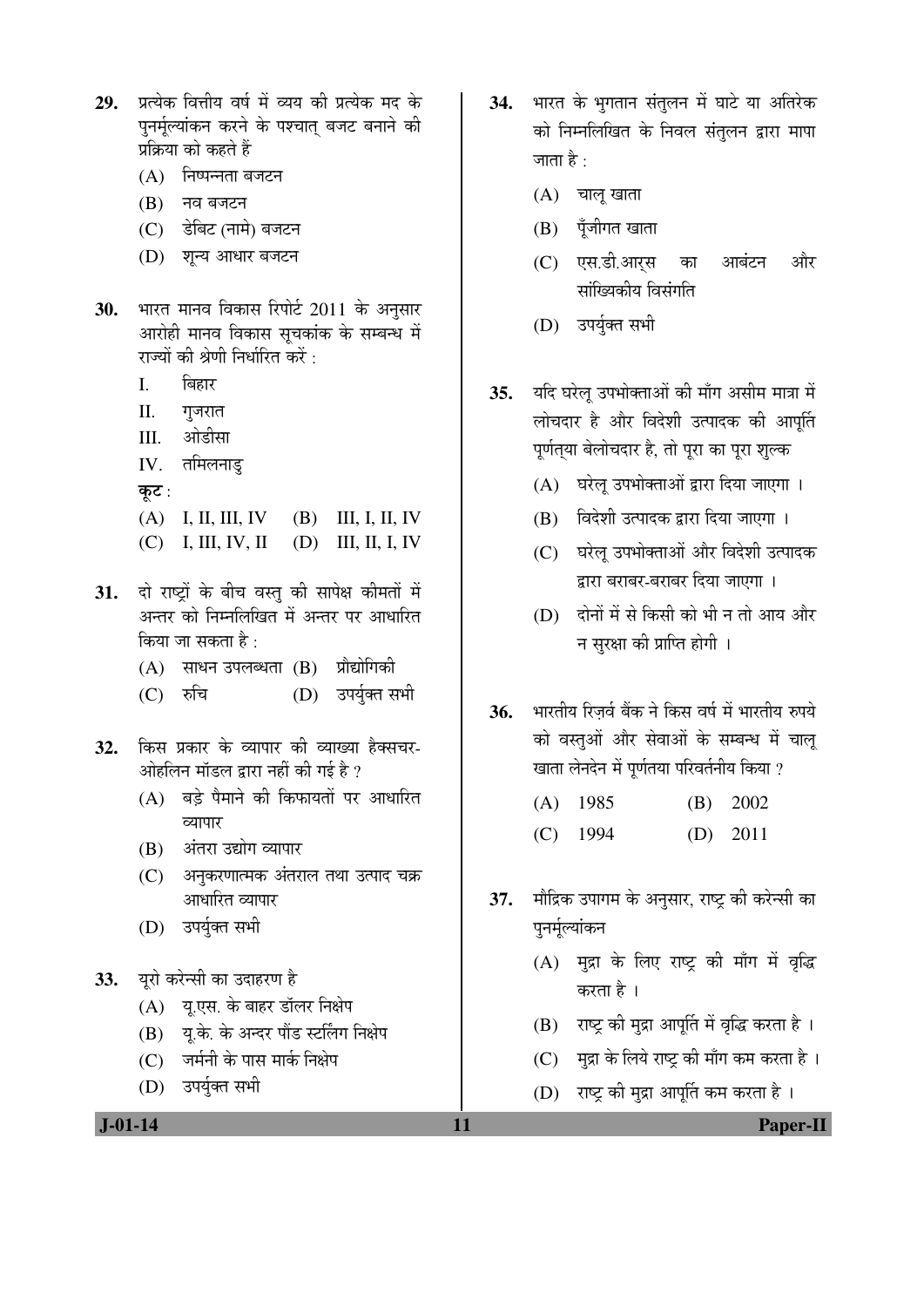| 38. |                              | Arrange the following                    |    |                 | in |  |  |
|-----|------------------------------|------------------------------------------|----|-----------------|----|--|--|
|     | chronological order:         |                                          |    |                 |    |  |  |
|     | Sarkar Award<br>$\mathbf{L}$ |                                          |    |                 |    |  |  |
|     | II. Niemeyer Award           |                                          |    |                 |    |  |  |
|     | III. Deshmukh Award          |                                          |    |                 |    |  |  |
|     | IV. Meston Award             |                                          |    |                 |    |  |  |
|     |                              | <b>Codes:</b>                            |    |                 |    |  |  |
|     |                              | (A) II, IV, III, I (B) IV, III, II, I    |    |                 |    |  |  |
|     |                              | $(C)$ III, II, IV, I (D) IV, II, I, III  |    |                 |    |  |  |
| 39. |                              | In which of the following, Zero          |    |                 |    |  |  |
|     |                              | Based Budgeting is difficult to          |    |                 |    |  |  |
|     |                              | introduce?                               |    |                 |    |  |  |
|     | I.                           | Establishment charges                    |    |                 |    |  |  |
|     | II.                          | Public works                             |    |                 |    |  |  |
|     |                              | III. Irrigation Projects                 |    |                 |    |  |  |
|     |                              | IV. Federal fiscal transfers             |    |                 |    |  |  |
|     |                              | <b>Codes:</b>                            |    |                 |    |  |  |
|     |                              | (A) I, III and IV are correct.           |    |                 |    |  |  |
|     |                              | (B) II, III and IV are correct.          |    |                 |    |  |  |
|     |                              | (C) I and IV are correct.                |    |                 |    |  |  |
|     |                              | (D) II and III are correct.              |    |                 |    |  |  |
| 40. |                              | Match the items given in $List - I$ with |    |                 |    |  |  |
|     |                              | those in $List - II$ :                   |    |                 |    |  |  |
|     |                              | $List-I$                                 |    | $List - II$     |    |  |  |
|     |                              | a. Theory of                             |    | 1. Anthony      |    |  |  |
|     |                              | Clubs                                    |    | Downs           |    |  |  |
|     |                              | b. Impossibility 2. Charles              |    |                 |    |  |  |
|     |                              | theorem                                  |    | Tiebout         |    |  |  |
|     |                              | c. Political of                          | 3. | James           |    |  |  |
|     |                              | Decision                                 |    | <b>Buchanan</b> |    |  |  |
|     |                              | Making                                   |    |                 |    |  |  |
|     |                              | Model                                    |    |                 |    |  |  |
|     |                              | d. Optimum                               | 4. | Kenneth         |    |  |  |
|     |                              | provision<br>of                          |    | Arrow           |    |  |  |
|     |                              | local<br>public                          |    |                 |    |  |  |
|     |                              | goods                                    |    |                 |    |  |  |
|     |                              | <b>Codes:</b>                            |    |                 |    |  |  |

 a b c d (A) 3 1 2 4 (B) 3 4 2 1  $(C)$  2 3 4 1 (D) 3 4 1 2

- **41.** Which of the following tax has 'announcement effect' ?
	- (A) Income tax
	- (B) Property tax
	- (C) Excise Duties
	- (D) Capital gains taxation
- **42.** Which of the following tax is within the jurisdiction of Union or Central Government as enumerated in List – I of Schedule VII of the India Constitution ?
	- (A) Taxes on the consumption and sale of electricity.
	- (B) Taxes on goods and passengers carried by road.
	- (C) Taxes on luxuries, including entertainments.
	- (D) Taxes on Sales and purchase of newspapers and on advertisement therein.
- **43.** A tax imposed on a commodity according to its weight, size or measurement is called
	- (A) Advalorem tax
	- (B) Specific tax
	- (C) Single tax
	- (D) Double taxation
- **44.** Which of the following is Musgrave's views on incidence of taxation ?
	- (A) Settlement of tax on ultimate tax payer.
	- (B) Formal and effective incidence of taxation.
	- (C) Changes in the distribution of income for private use arising from changes in budget policy.
	- (D) The final direct money burden of a tax.

**Paper-II 12 J-01-14**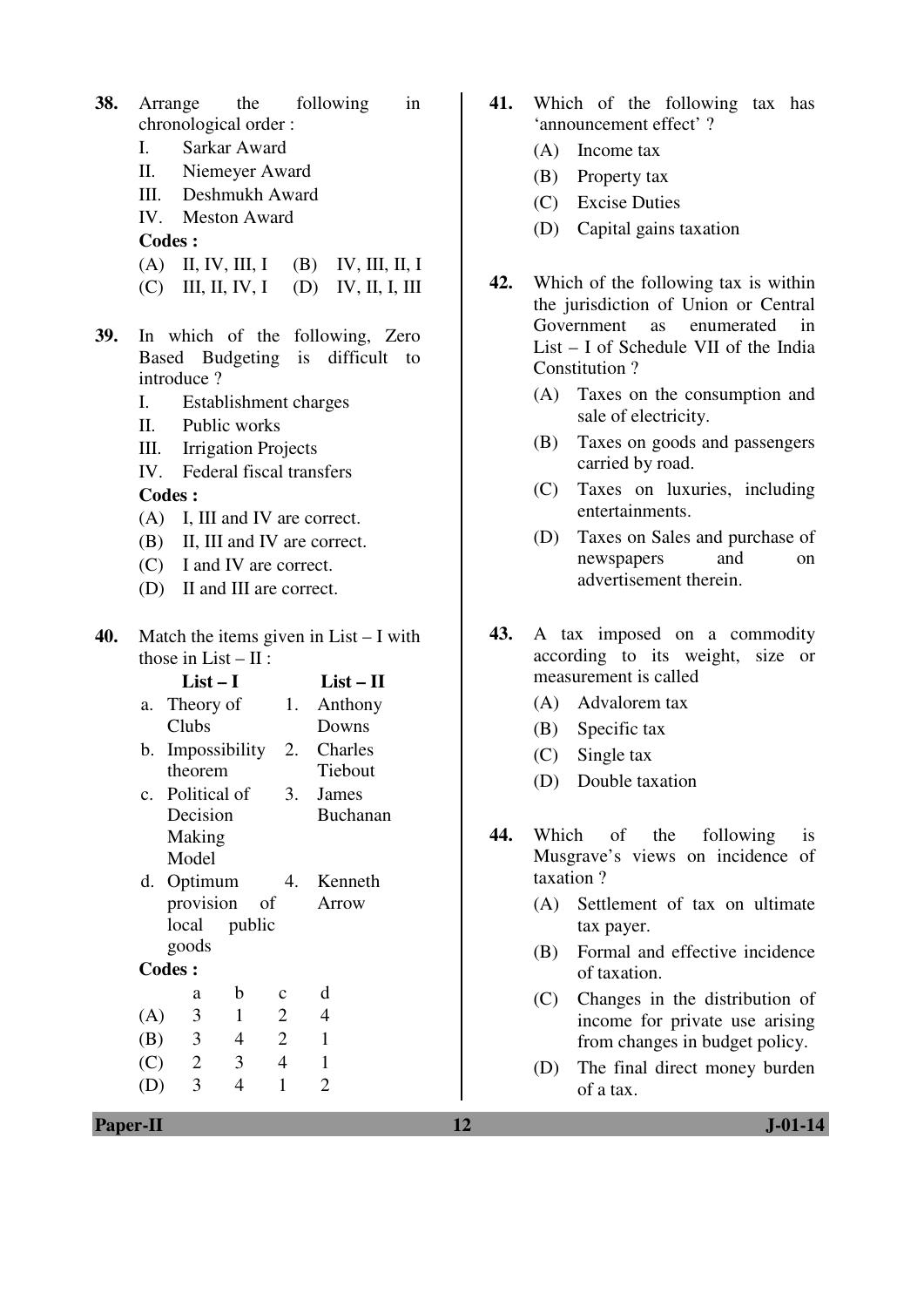निम्नलिखित को कालानक्रमिक क्रम में 38. व्यवस्थित करें : सरकार एवार्ड  $\mathbf{L}$ नीमीयर एवार्ड  $II.$ देशमुख एवार्ड III. मेस्टन एवार्ड IV. कूट :  $(A)$  II, IV, III, I  $(B)$  IV, III, II, I  $(C)$  III, II, IV, I  $(D)$  IV, II, I, III निम्नलिखित में से किसमें शून्य आधारित 39. बजटन प्रारम्भ करना कठिन है ?  $\mathbf{I}$ . स्थापना खर्च लोक निर्माण कार्य  $\Pi$ . III. सिंचाई परियोजनाएँ IV फेडरल रोजकोषीय अंतरण कूट : (A) I, III और IV सही हैं। (B) II, III और IV सही हैं । (C) I और IV सही हैं। (D) II और III सही हैं। सूची - I में दी मदों को सूची - II में दी गई 40. मदों के साथ सुमेलित करें : सूची - I सूची – II a. क्लब का सिद्धांत 1. एंथनी डाऊन्स b. प्रमेय की  $2.$ चार्ल्स टिबुट असंभाविता c. राजनीतिक 3. जेम्स बचानन निर्णयन का मॉडल d. स्थानीय लोक 4. कैनेथ एरो वस्तओं को इष्टतम व्यवस्था कूट :  $\mathbf b$  $\mathbf{c}$  $\mathbf d$ a 3  $\overline{2}$  $\overline{4}$  $(A)$  $\mathbf{1}$  $(B)$  $\overline{3}$  $\overline{2}$  $\overline{4}$  $\mathbf{1}$ 2 3  $\overline{4}$  $(C)$  $\mathbf{1}$  $(D)$ 3  $\overline{4}$  $\mathbf{1}$  $\overline{2}$ 

41. निम्नलिखित में से किस कर का 'घोषणात्मक प्रभाव' होता है ?

- (A) आय कर
- (B) सम्पत्ति कर
- (C) उत्पाद शुल्क
- (D) पूँजीगत लाभ कराधान
- निम्नलिखित में से कौन सा कर भारतीय 42. संविधान की अनुसूची - VII की सूची - I के अनसार संघीय या केन्द्रीय सरकार के सीमा क्षेत्र में पडता है ?
	- (A) विद्युत के उपभोग और बिक्री पर कर
	- (B) सड़क मार्ग से जाने वाले यात्रियों तथा वस्तुओं पर कर
	- (C) मनोरंजन समेत विलासिताओं पर कर
	- (D) समाचारपत्रों की बिक्री एवं खरीद तथा उसमें विज्ञापन पर कर
- 43. वस्तु के वजन, आकार या नाप के अनुसार लगाया गया कर क्या कहलाता है ?
	- (A) यथामूल्य कर
	- (B) परिमाणपरक कर
	- $(C)$  एकल कर

13

- (D) दोहरा कराधान
- कर भार पर मसग्रेव का विचार निम्नलिखित में 44. से कौन सा है ?
	- (A) अन्तिम कर दाता पर कर निर्धारण
	- (B) औपचारिक तथा प्रभावपूर्ण कर भार
	- (C) बजट नीति में परिवर्तनों के कारण निजी उपयोग हेतु आय के वितरण में परिवर्तन
	- (D) कर का अन्तिम प्रत्यक्ष मौद्रिक भार

 $J - 01 - 14$ 

Paper-II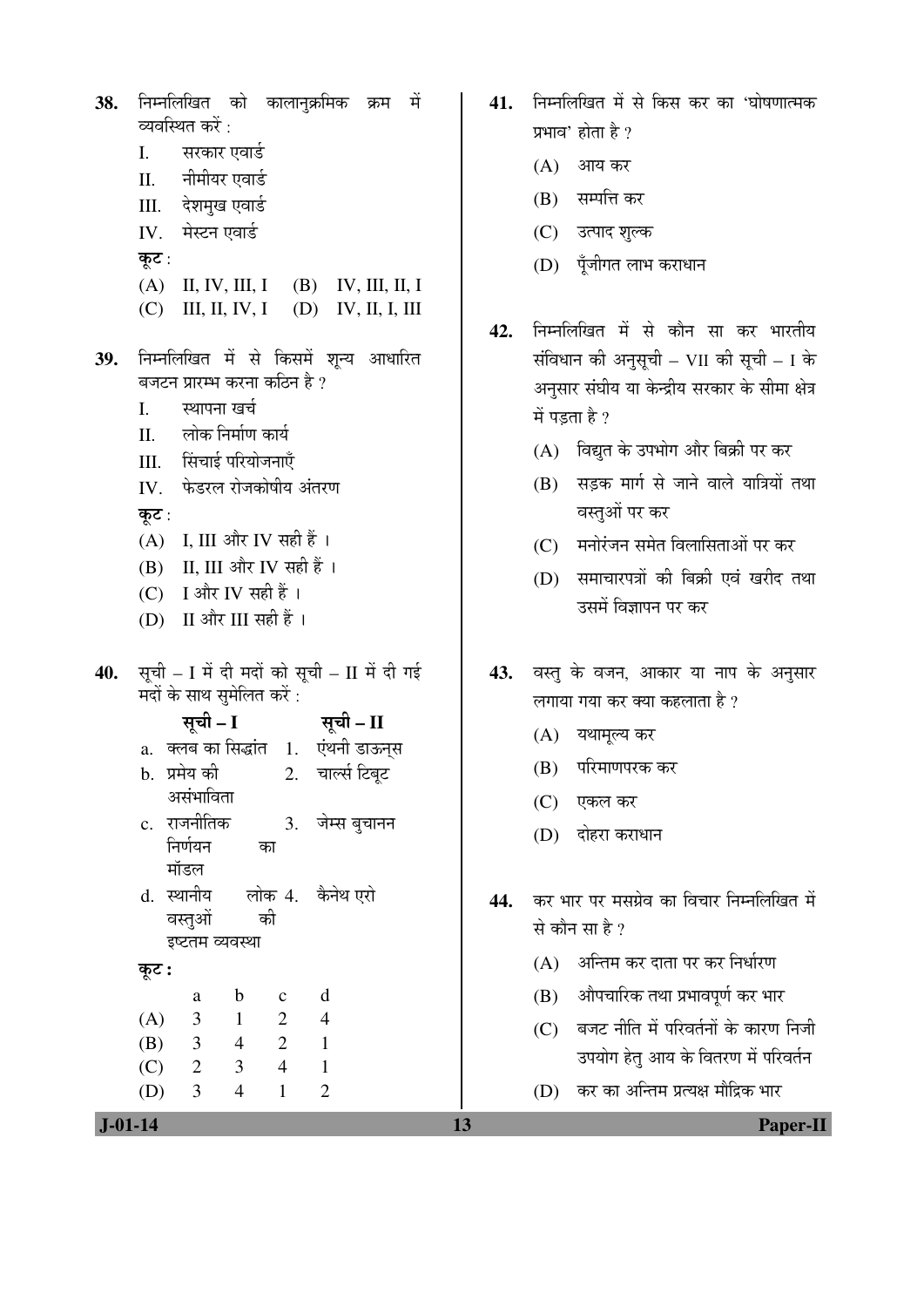**45.** Given arithmetic mean = 45, mode  $= 48$ , then median  $=$ 

- $(A)$  46
- (B) 45
- $(C) 48$
- (D) 49
- **46.** If two events A and B are mutually inclusive, then P(A or B) is
	- $(A)$   $P(A) + P(B) P(AB)$
	- (B)  $P(A) + P(B) + P(AB)$
	- $(C)$   $P(A) + P(B)$
	- $(D)$   $P(A)$   $P(B)$
- **47.** The analysis of variance is carried out by using
	- (A) t-test
	- (B) Z-test
- (C)  $\chi^2$ -test
	- (D) F-test
- **48.** Systematic sampling implies that the first item is selected randomly and
	- (A) the other items are selected by lottery method
	- (B) the other items are selected purposively
	- (C) then every  $k<sup>th</sup>$  item is selected
	- (D) the other items are selected at the will of the investigator

**49.** Given the following information match the item in List – I with  $List - II:$ 

#### **List – I List – II**

- a. Rejecting  $H_0$ , if it is true 1. β error
- b. Accepting  $H_0$ , if it is false **Standard** error
- c. Probability of rejecting  $H_0$ , when it is false 3.  $\alpha$  error
- d. Measuring sampling variability due to random force 4.  $1 - \beta$ error

**Codes :** 

|     | a | b | $\mathbf c$ |   |
|-----|---|---|-------------|---|
| (A) | 3 |   | 2           |   |
| (B) | 2 | 1 | 4           | 3 |
| (C) | 2 | 4 |             | 3 |
| (D) | 3 | ı | 4           | 2 |

- **50. Assertion (A) :** Geometric mean is theoretically considered as the best average to construct index numbers.
	- **Reason (R) :** Geometric mean is used if the range of observations is extremely large.

# **Codes :**

- (A) Both (A) and (R) are true and (R) is the correct explanation of (A).
- (B) Both (A) and (R) are true, but (R) is not the correct explanation of (A).
- $(C)$  (A) is true, but  $(R)$  is false.
- (D) (A) is false, but  $(R)$  is true.

**Paper-II** J-01-14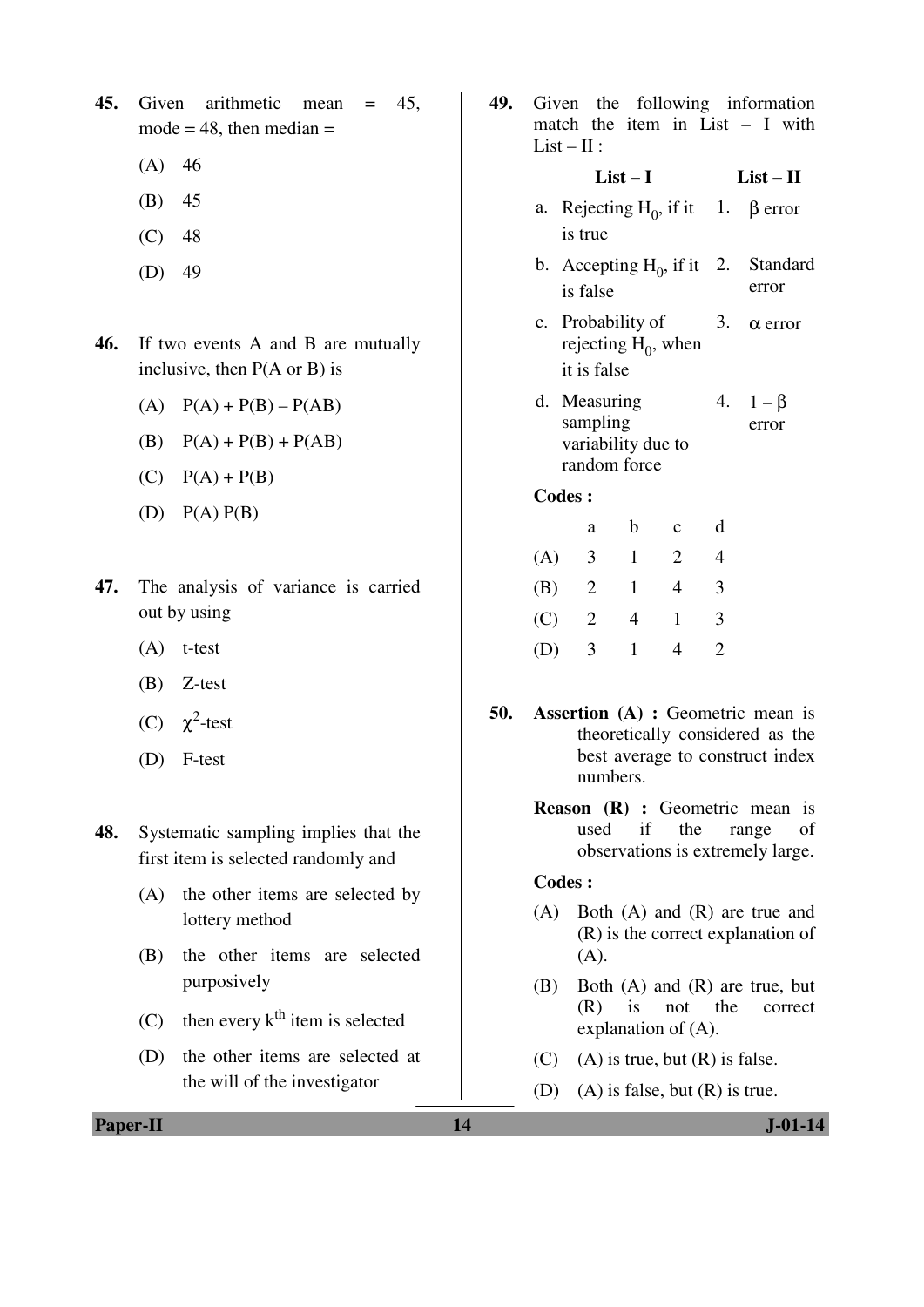- **45.** गणितीय माध्य = 45, बहलक = 48, दिए गए होने पर माध्यिका होगी
	- (A) 46 (B) 45
	- (C) 48 (D) 49
- 46. यदि दो घटनाएँ A और B पारस्परिक रूप से आपवर्जक (या एकान्तिक) हैं, तो  $P(A \cap B)$  है
	- (A)  $P(A) + P(B) P(AB)$
	- (B)  $P(A) + P(B) + P(AB)$
	- $(C)$   $P(A) + P(B)$
	- $(D)$   $P(A)$   $P(B)$
- 47. प्रसरण का विश्लेषण निम्नलिखित का उपयोग करके किया जाता है :
	- $(A)$  t-परीक्षण  $(B)$  Z-परीक्षण
- (C)  $\chi^2$ (D) F-परीक्षण
- 48. व्यवस्थित प्रतिचयन का तात्पर्य है कि पहली मद का यादच्छिक रूप से चयन किया जाता है और
	- (A) अन्य मदों का लॉटरी पद्धति द्वारा चयन किया जाता है ।
	- (B) अन्य मदों को आनुपातिक रूप से चयनित किया जाता है ।
	- (C) फिर प्रत्येक kवीं मद का चयन किया जाता है ।
	- (D) अन्य मदों का अनुसंधानकर्त्ता की इच्छा के अनुसार चयन किया जाता है ।
- 49. सृची I को सृची II के साथ सुमेलित करें:
	- सूची I सूची II
	- a.  $\, {\rm H}_{0} \,$ को अस्वीकार करना,  $\,$  1.  $\,$   $\,$   $\,$   $\rm J}$  त्रुटि यदि वह सत्य है
	- $\rm b.~H_0$  को स्वीकार करना, यदि वह मिथ्या है 2. मानक त्रूटि
	- c. जब  $\mathrm{H}_{0}$  मिथ्या है उसे अस्वीकार करने की संभाविता 3.  $\alpha$   $\bar{a}$
	- d. यादृच्छिक बल के कारण  $4.$   $1 \beta$  त्रुटि प्रतिचयन परिवर्तिता का मापन

# कूट :

|     | a | b | $\mathbf c$ | d |
|-----|---|---|-------------|---|
| (A) | 3 |   | 2           |   |
| (B) | 2 |   | 4           | 3 |
| (C) | 2 | 4 |             | 3 |
| (D) | 3 |   |             |   |

- 50. अभिकथन (A) : सुचकांक निर्मित करने के लिए ज्यामितीय माध्य को सैद्धांतिक रूप से श्रेष्ठ औसत समझा जाता है ।
	- **कारण (R)** : यदि प्रेक्षणों की परास (या सीमा) काफी बडी है तो ज्यामितीय माध्य का उपयोग किया जाता है ।

### कूट :

- $(A)$   $(A)$  और  $(R)$  दोनों सत्य हैं, और  $(R)$ ,  $(A)$  की सही व्याख्या है।
- $(B)$   $(A)$  और  $(R)$  दोनों सत्य हैं, परन्तु  $(R)$ ,  $(A)$  की सही व्याख्या नहीं है।
- (C)  $(A)$  सत्य है, परन्तु (R) मिथ्या है।
- (D) (A) मिथ्या है, परन्तु (R) सत्य है।

 **J-01-14 15 Paper-II**